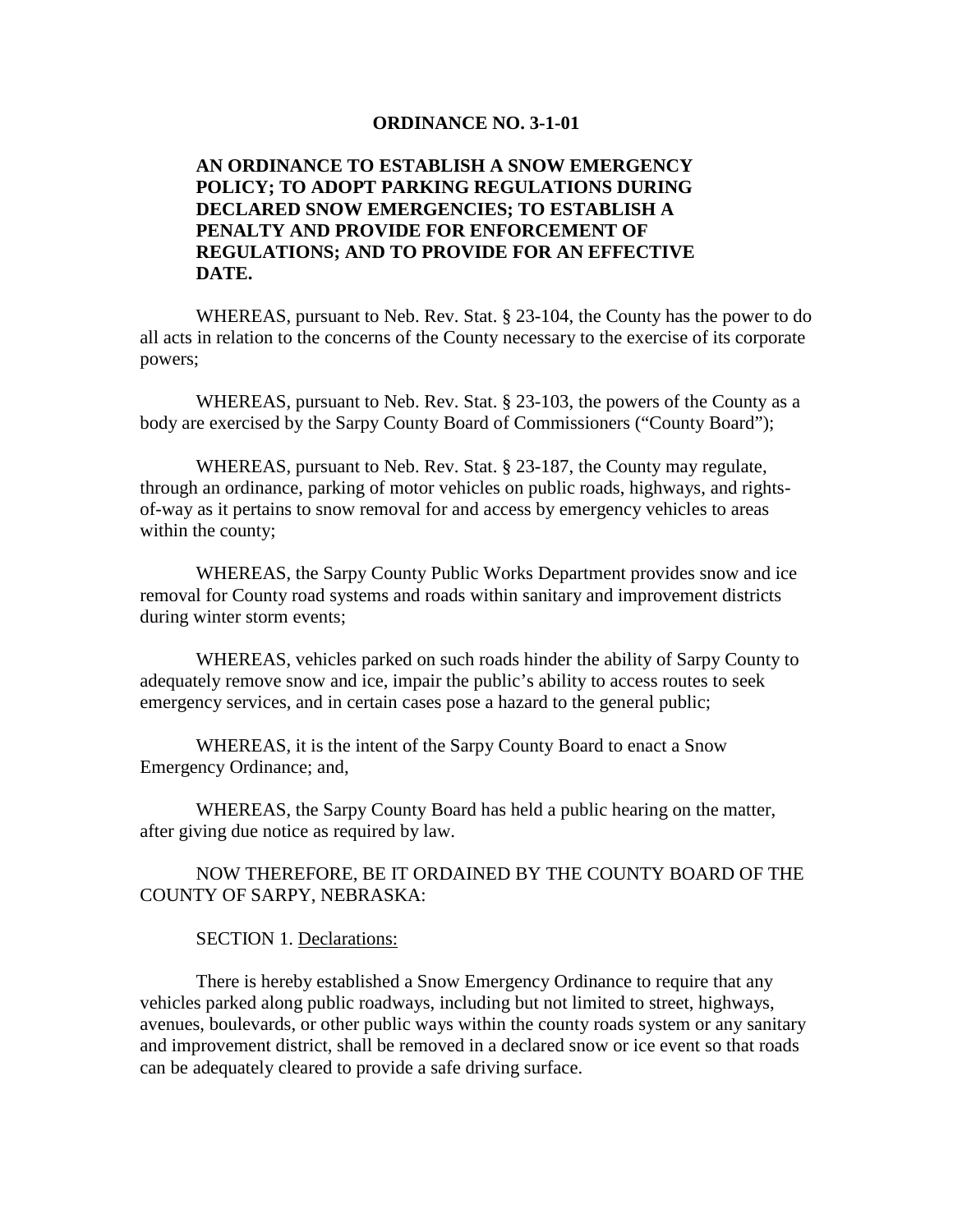Should a Public Snow Emergency be declared, the Communications Manager shall publicize notice on the Sarpy County website and provide such notice to at least two media outlets, including but not limited to radio, television stations, or any other communications medium whose normal operating range covers the county and can disseminate the declaration within one hour after it is made.

## SECTION 2. Definitions:

For purposes of this Ordinance, and where consistent with the context of a particular section, the defined terms, phrases, words, abbreviations, and their derivations shall have the meaning given in this section. When consistent with the context, words in the present tense shall include the future tense, words used in the plural number shall include words in the singular number and words in the singular number shall include words in the plural number. The word "shall" is always mandatory, and not merely directory.

- a)**Public Snow Emergency** shall mean a declared snow or ice event made by the Highway Superintendent and County Administrator, or their designees, after consultation with the County Board Chairperson. Such declaration shall remain in effect for forty-eight (48) hours or until it is otherwise declared completed by the Highway Superintendent and County Administrator, or their designees.
- b) **Public roadway** shall mean street, highways, avenues, boulevards, or any other public ways within the county roads systems or any sanitary and improvement district

# SECTION 3. Prohibited acts:

It shall be unlawful, during the pendency of any public snow emergency declaration, for any person to park, or allow to be parked, any vehicle of any kind or description at any time on either side of any public roadway within Sarpy County until such public snow emergency is declared completed.

### SECTION 4. Exceptions:

a) Emergency vehicles in the operation of emergency purposes.

### SECTION 5. Penalty:

Any person found to be in violation of this Ordinance shall be subject to ticketing and/or towing, and shall be subject to the following fines:

Ticket Fee:  $$20.00$  per declared snow emergency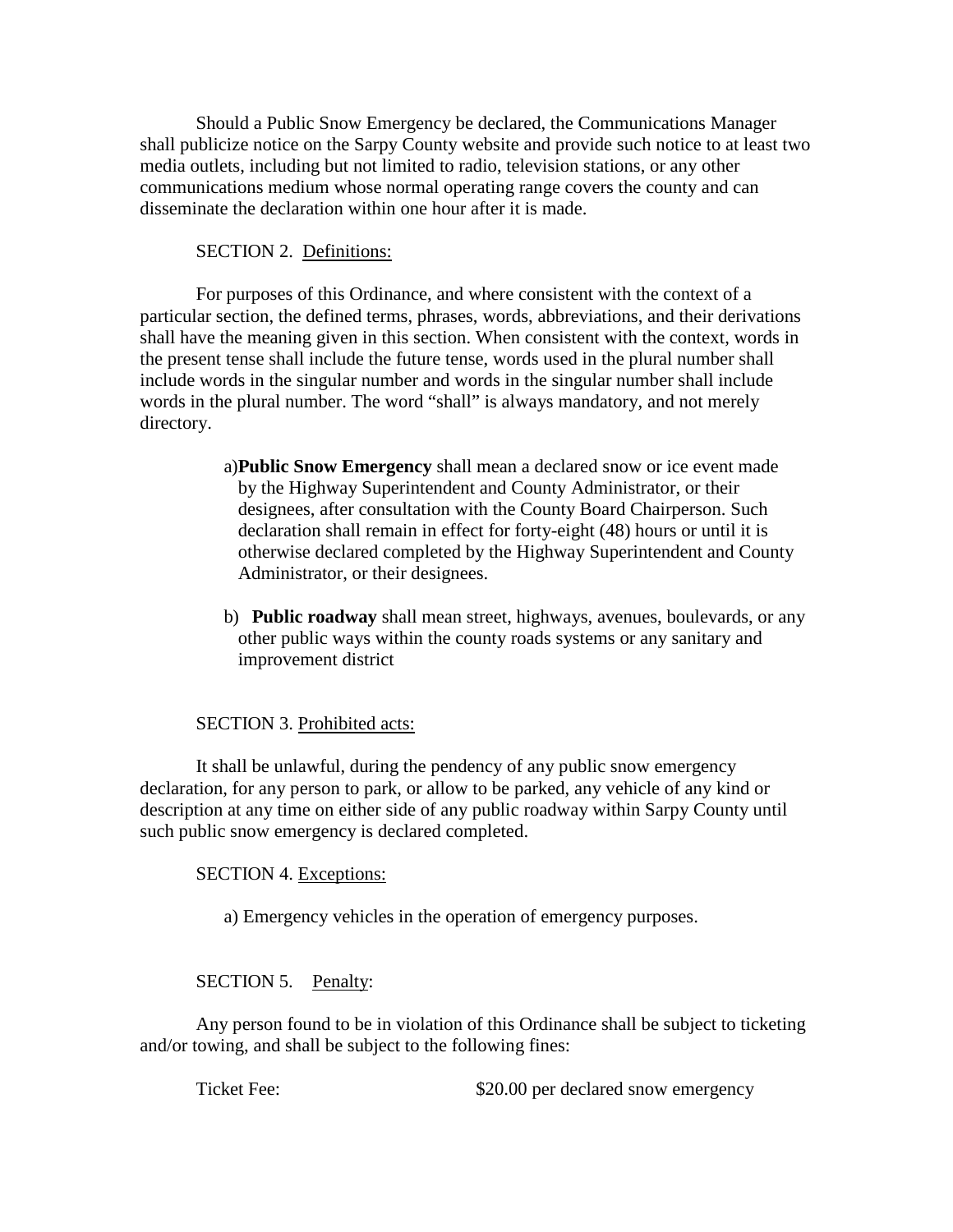#### Tow Fees:

| Basic Hook-up Fee, Towing \$75.00 |                                                                                                   |
|-----------------------------------|---------------------------------------------------------------------------------------------------|
| Mileage                           | \$2.00 per mile from hook-up location to                                                          |
|                                   | Sarpy County Tow Lot                                                                              |
| Inside Storage                    | \$25.00 per calendar day                                                                          |
| <b>Outside Storage</b>            | \$20.00 per calendar day                                                                          |
| Winching/Labor Fee                | \$100.00 per hour, prorated per quarter hour,<br>with a maximum charge of \$100.00<br>per vehicle |
| Tarping                           | \$25.00 per calendar day                                                                          |
| <b>Administrative Fee</b>         | \$30.00                                                                                           |
|                                   |                                                                                                   |

SECTION 6. Intent:

It is the intent of this Ordinance to promote the public peace and order of the County. The provisions of this Ordinance have neither the purpose nor effect of imposing a limitation or restriction on exercises of free speech that are protected by the First Amendment.

## SECTION 7. Effective area:

This Ordinance is effective in Sarpy County, but it shall not be effective within the corporate boundaries of Bellevue, LaVista, Springfield, Gretna, and Papillion; nor shall it be effective within the area outside of the corporate boundaries of Bellevue, LaVista, Springfield, Gretna, and Papillion in which those cities have been granted and are exercising powers by ordinance on a similar subject matter.

#### SECTION 8. Effective date:

This Ordinance shall take effect and be in force fifteen days after its passage, approval, and publication, as provided by law.

Original Ordinance Adopted June 15, 2010.

Current Revised Ordinance: Passed and Adopted this 8th day of December 1, 2020.

un Jo RK Og